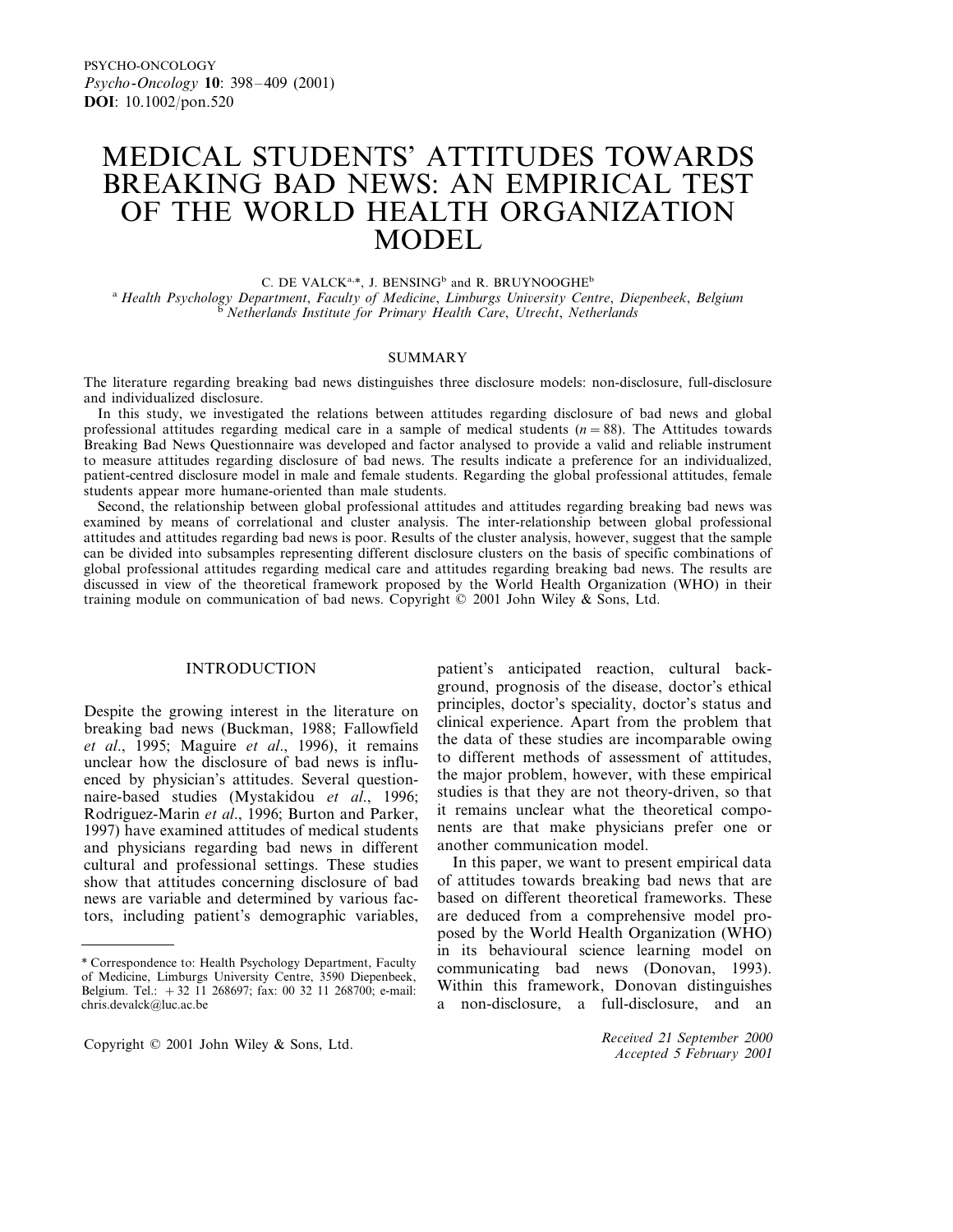individualized disclosure model. According to Donovan, these three disclosure models are related to more global professional attitudes regarding the doctor–patient relationship, management decision-making style and overall doctor–patient communication (Table 1).

The theoretical base for this model is found in the literature on overall doctor–patient communication. Within this field, different prototypes of doctor–patient relationship styles are described according to the amount of patient autonomy and physician's authority (Roter and Hall, 1992).

The traditional 'non-disclosure model' assumes that informing the patient evokes fear and anxiety, the doctor–patient relationship is characterized as a paternalistic one, where the doctor decides what is best for the patient.

The non-disclosure model is an example of the prototype of paternalism which is widely regarded as the most traditional and most common form of doctor–patient relationship. Within this doctorcentred model, the patient adopts a dependent and passive role, while the doctor assumes a dominant role in which he autonomously decides over treatment in the patient's best interest. Also, as far as information giving is concerned, the doctor decides how much and which information is provided to the patient. Within a paternalistic relationship model, the doctor maintains emotional detachment and distance from the patient. Physicians who approve a non-disclosure model also value the importance of keeping hope for the patient who is seriously ill. The empirical base for this model is provided in several studies (Husebo, 1997; Lynch and Burnett, 1997; Surbone, 1997) that have illustrated a positive relationship between 'hope' and quality of life of the patient who is seriously ill.

The full-disclosure model implies giving full information to each patient and stresses the ethical right of each individual on knowing the truth. Several studies support the idea that patients want to be fully informed and have a high need for information (Cassileth *et al*., 1980; Blanchard *et* *al*., 1988; Meredith *et al*., 1996). For example, a Japanese study (Ido, 1996) stated that 90% of the patients want to know their diagnosis and prognosis. The full-disclosure model is illustrative of a doctor–patient relationship prototype, which is described as 'consumerism' and is the opposite extreme of paternalism. This model reverses the power relationship and puts the decision-making responsibility under the patient's control. The role of the doctor is defined as a provider of health services and the medical encounter is seen as a marketplace transaction. Regarding informationgiving strategies, this approach stresses the necessity of giving the patient full access to his medical chart in order to guide him in his decision making. Several empirical studies (Cassileth *et al*., 1980; Greenfield *et al*., 1988; Kaplan et al., 1989) have also reported that patients who are involved in decision-making strategies were significantly more hopeful, and had an overall better medical condition than patients who adopt the traditional passive dependent role.

The individualized disclosure model recognizes that the amount of information disclosed should best be tailored to the information preferences of each patient. Several studies (Cassileth *et al*., 1980; Steptoe and O'Sullivan, 1986; Miller, 1995; Butow *et al*., 1996) have indicated that patients differ in information preferences regarding bad news. Several factors account for these differences, including primary tumour site (Arraras *et al*., 1995), socio-demographic variables, and coping with threatening medical information (Miller, 1995). The individualized disclosure model is an example of the prototype of mutuality, which is a doctor–patient relationship style that presents a moderate alternative between the extremes of paternalism and consumerism. This model puts equal weight on the perspectives of both the patient and the physician, and encourages negotiation in the medical encounter. Thereby, the medical expertise is fully utilized in determining treatment decisions, while respecting the patient's viewpoint. Regarding information-giving

Table 1. WHO framework describing comparison of disclosure models (Donovan, 1993)

| Model                     | Doctor-patient<br>relationship | Management<br>decision-making style | Doctor-patient<br>communication |
|---------------------------|--------------------------------|-------------------------------------|---------------------------------|
| Non-disclosure            | Paternalistic                  | Physician only                      | Poor                            |
| Full-disclosure           | Paternalistic                  | Patient only                        | Fair                            |
| Individualized disclosure | Partnership                    | Joint                               | Good                            |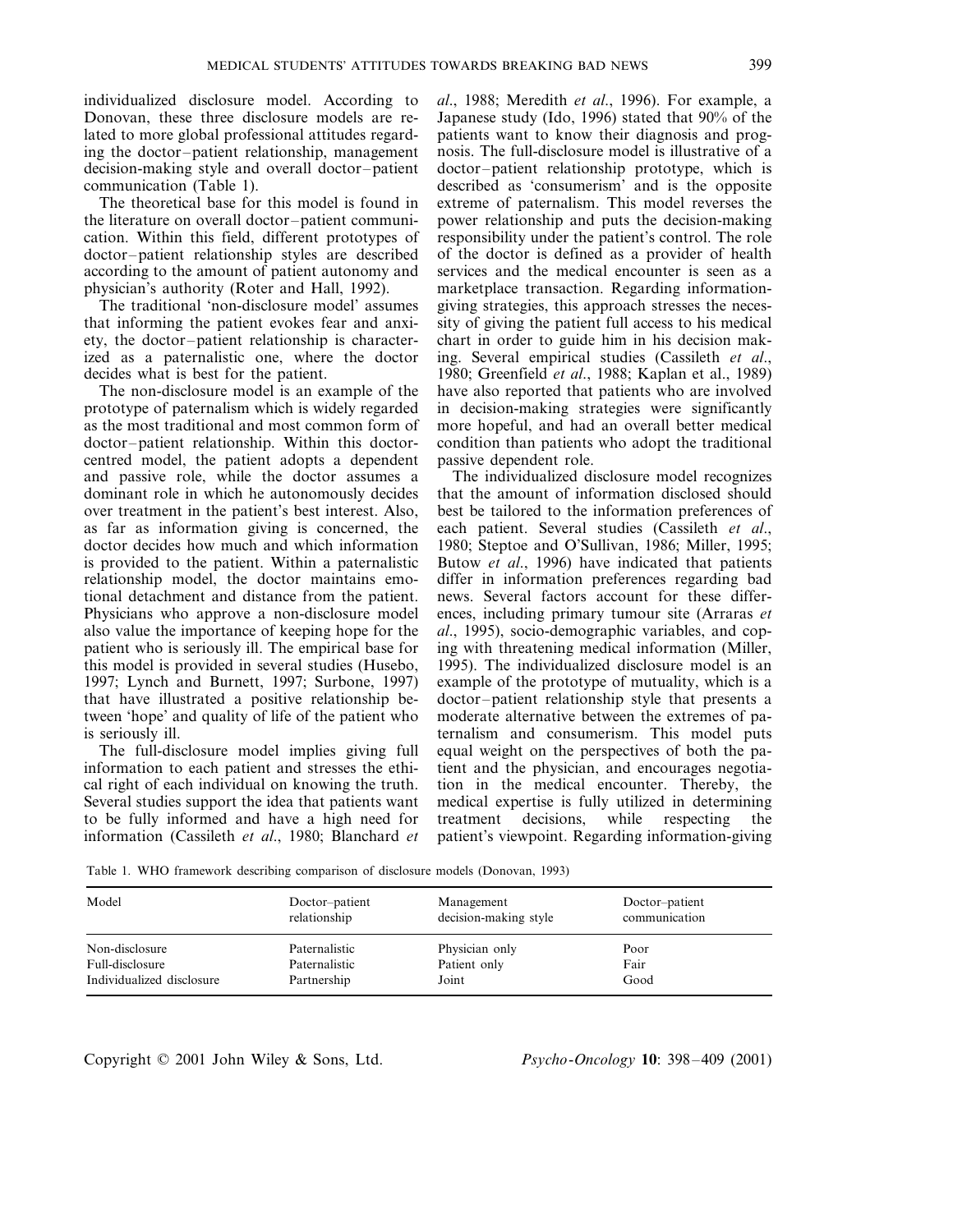strategies, the mutuality model regards it as an important task of the physician to detect the information preferences of each individual patient, and consequently, to inform the patient according to these preferences.

Overall, according to the WHO brochure, the latter model seems most favourable and assumes that the doctor–patient relationship is based on partnership, resulting in joint decision-making style, and doctor–patient communication is described as good.

Although the WHO framework provides an interesting framework on communication of bad news, it has the limitation that it is a normative model which is based on assumptions rather than being supported by empirical evidence. However, the idea of relating different disclosure models to more global concepts like doctor–patient communication, decision-making strategies and doctor– patient relationship styles is very interesting. Therefore, the first aim of our study is to provide empirical support for the proposed theoretical framework of the WHO model.

In the WHO approach, attitudes towards breaking bad news are not considered as isolated concepts, but are related to more global or general professional attitudes that can change over times and places. The relevance of this approach is shown by the fact that, during the last three decades, a significant change in the attitudes of physicians to the disclosure of bad news can be witnessed. For example, in answer to a questionnaire administered in 1961 in the US, 90% of the respondents indicated a preference for not telling a cancer patient his diagnosis (Oken, 1961); Novack *et al*. (1979) replicated this study and found that 97% of the respondents indicated a preference for telling a cancer patient his diagnosis, showing a complete reversal of attitude. Both Novack and Oken also pointed to the fact that the basis of these attitudes are emotion-laden *a priori* personal judgements of the physician, rather than the patient's needs, thereby suggesting that attitudes regarding breaking bad news are primarily guided by the personal viewpoint of the doctor instead of patient preferences.

How can this change in attitudes be explained? Razavi *et al*. (1991) suggest that this change, besides other factors, may be determined by a shift from a predominantly paternalistic and authoritarian kind of physician–patient relationship to a relationship in which they feel equal partners. In this sense, it is suggested that attitudes towards giving information are related to a more global professional attitude regarding doctor–patient relationship style. Further evidence concerning a possible link between more global professional attitudes and attitudes regarding breaking bad news is supported by Fallowfield *et al*. (1998), who found that oncologists showed positive shifts in attitudes towards the patients' psychosocial need, and appeared more patient-centred after a communication skills training course.

So, a second aim of our study is to explore attitudes regarding bad news against the background of more global professional attitudes regarding medical care. In doing so, the research line concerning global professional attitudes regarding medical care will be applied to provide insight in the possible determinants of attitudes regarding bad news. Within the literature on overall doctor–patient communication (De Monchy, 1992) a distinction is made between cure and care-oriented attitudes, and doctor-centred versus patient-centred attitudes. Owing to the biomedical orientation of medical care, professional attitudes are strongly cure-oriented and less care-oriented; this means, for example, that doctors who hold cure-oriented attitudes focus on the prolongation of life rather than on quality of life issues in the case of a life threatening disease. Doctor-centred versus patient-centred attitudes refer to the power shift model of Byrne and Long (1976) in the communication literature. Doctor-centred attitudes reflect an authoritarian doctor–patient relationship, in which the doctor sets the agenda and decides what is best for the patient regarding treatment. Patient-centred attitudes refer to the implementation of the patient's perspective in medical care, incorporating his preferences regarding decision-making strategies and putting value to the psychological and social aspects of the disease.

Batenburg (1997) investigated the contribution of medical education to the development of professional attitudes in medical school. Based on earlier findings (Rezler, 1974) that a biomedical orientation of the medical curriculum results in a decrease of humaneness or patient-centredness, Batenburg evaluated the effects of attitude aimed communication courses on attitude development. Batenburg found, in contrast to earlier findings, a stability of the attitudes with female students reflecting a slighter humane attitude than male students. These gender differences disappeared later on in medical training, when attitudes became more influenced by speciality preference.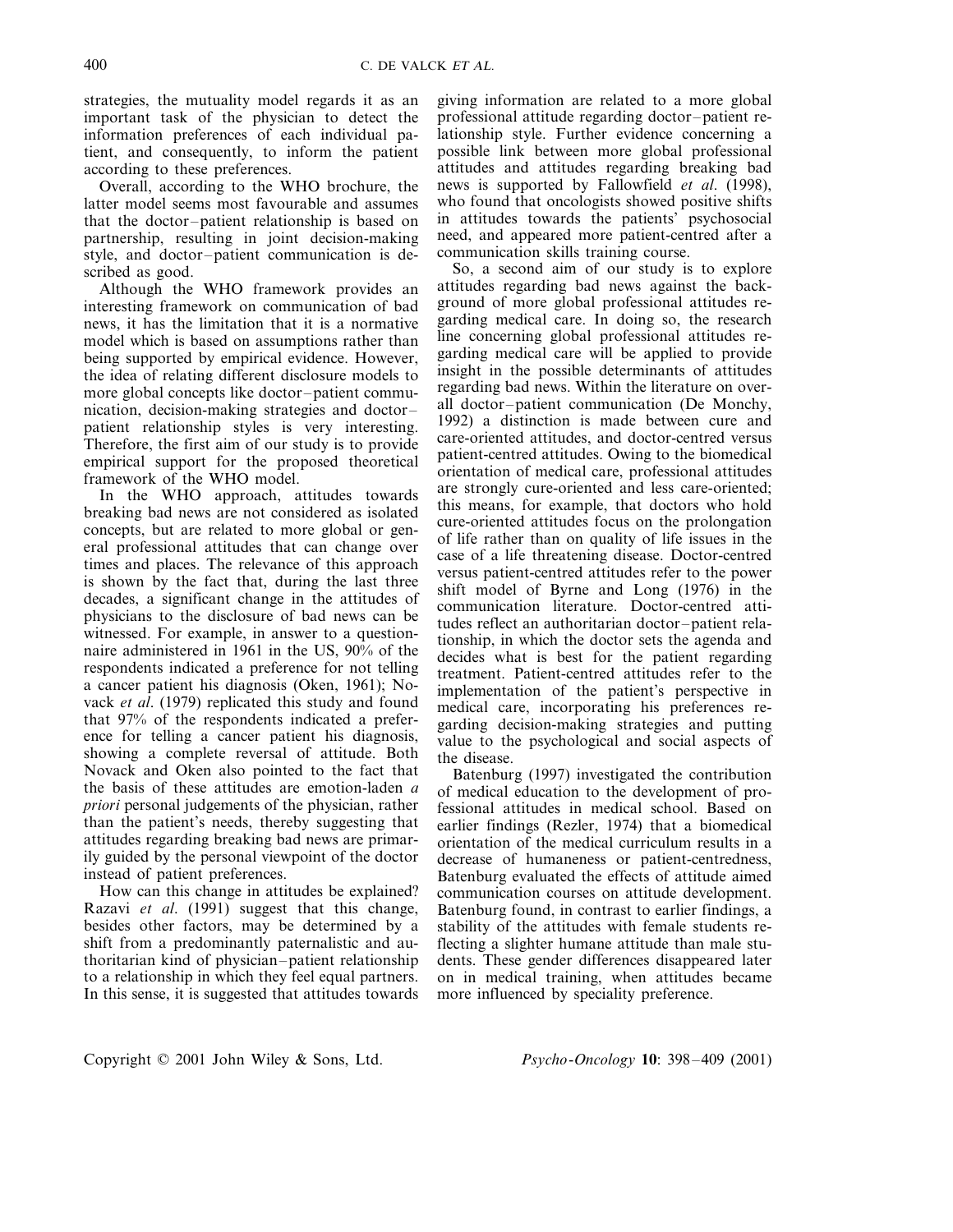Summarizing, the aim of this study is to explore the attitudes of medical students regarding bad news against the background of the more global professional attitudes regarding medical care. First, we will explore the profile of medical students on the more global professional attitudes and the specific attitude regarding bad news delivery. Second, we will investigate the relation between global professional attitudes and specific attitudes regarding bad news disclosure to gain insight in the possible determinants of attitudes regarding bad news delivery. In doing so, we will perform an empirical validation of the WHO model on breaking bad news. We assume that if attitudes regarding bad news delivery correlate with more global professional attitudes, this will have important practical implications for the development of communication skills training.

This leads us to the following research questions:

- 1. Concerning attitudes towards bad news delivery:
	- (a) What are the attitudes of medical students regarding bad news in terms of the three disclosure models?
	- (b) Do these attitudes change throughout the first 3 years of the curriculum?
	- (c) Do male and female students differ regarding attitudes towards bad news delivery?
	- (d) What are the interrelationships between the different disclosure models of the WHO framework?
- 2. Concerning the more global professional attitudes regarding medical care:
	- (a) What are the attitudes of medical students concerning the global professional attitudes?
	- (b) Do male and female students differ on these global professional attitudes?
	- (c) What are the interrelationships between global attitudes regarding medical care?
- 3. In order to provide an empirical test of the WHO model on breaking bad news:
	- (a) How is the relationship between global professional attitudes and attitudes regarding bad news delivery?
	- (b) Is the relationship between global attitudes and attitudes regarding bad news delivery different for male and female students?
- 4. Concerning a typology of global attitudes and attitudes regarding breaking bad news:
- (a) Can our sample be divided into subsamples characterized by typical combinations of global and specific attitudes?
- (b) Are these subsamples gender-related?

## METHOD

## *Sample*

The study was carried out at the Faculty of Medicine of the Limburgs University Centre in Diepenbeek, Belgium.

Data regarding attitudes towards bad news delivery were collected in a longitudinal design. The Attitudes towards Breaking Bad News Questionnaire (see below) was completed by 85 first year medical students in 1996, 62 second year medical students in 1997, and 88 third year medical students in 1998. Of these respondents, a cohort of 53 students provided longitudinal data regarding attitudes towards bad news delivery, of which 22 were male students and 31 were female students. Confidentiality was guaranteed by providing an individual code to each individual student in order to link the data sampled over the 3 years. Subjects were tested in classes as part of their compulsory curriculum, excluding self-selection.

Data regarding global professional attitudes of medical care were only collected in the third year sample  $(n=88)$ , as we were not interested in gaining longitudinal data regarding the global attitudes as specified in our research questions. Of this third year sample, 42 were male and 46 were female subjects.

#### *Questionnaires*

A literature search was performed in order to find reliable and valid measures of attitudes regarding breaking bad news. However, the available questionnaires (Blanchard *et al*., 1981; Mystakidou *et al*., 1996; Rodriguez-Marin *et al*., 1996) proved to be inappropriate to perform an empirical test of the WHO model. Consequently, we developed the Attitudes towards Breaking Bad News Questionnaire for this study as a measure of attitudes regarding disclosure of bad news. A nine-item questionnaire was constructed based on statements referring to the underlying assumptions of the three disclosure models as formulated by Donovan in the behavioural science learning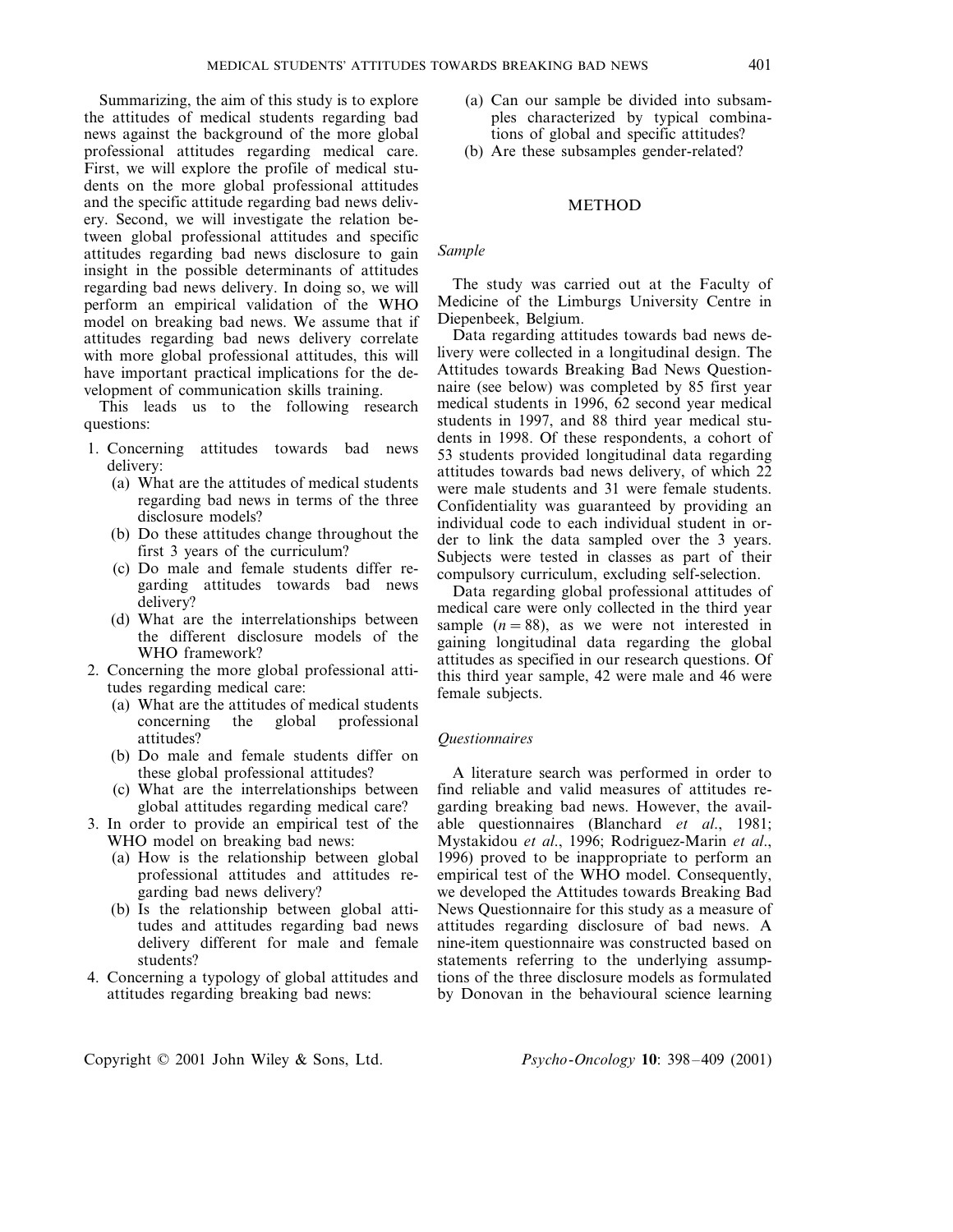module on 'communicating bad news' (Donovan, 1993).

In the first version of this scale, each disclosure model was represented by three items, scored on a Likert four-point scale. Subjects are instructed to indicate degree of agreement.

Sample item: non-disclosure model:

Patients do not want to hear bad news about themselves.

Sample item: full-disclosure model:

Patient has right to full information about self and doctor has obligation to give it. Sample item: individualized disclosure:

Patients are different in their information preferences: some want to hear bad news about themselves, others don't want to hear bad news.

A factor analysis (principal component analysis with varimax rotation) performed on the nineitem version of the Attitudes towards Breaking Bad News Questionnaire failed to represent the three disclosure models. After eliminating three items that lowered the internal consistency of the scales a second factor analysis was performed on the six-item version of the Attitudes towards Breaking Bad News Questionnaire. Inspection of the items revealed that the three items that were eliminated conceptually referred to attitudes regarding decision-making strategies rather than bad news delivery, in a strict sense legitimizing elimination of these items from the Attitudes towards Breaking Bad News Questionnaire. Table 2 presents the results of a forced three-factor solution which can be interpreted as follows.

The first factor reflects the full-disclosure model, the second factor reflects the non-disclosure model, and the third factor reflects the individualized disclosure model. The reliability of these three scales of two items each measured by Cronbach's alpha ranges from 0.48 to 0.57. A value of 0.50 has been mentioned in the literature as a sufficient criterium for reliability when comparing final scale scores on group level (Stewart, 1990). The first factor has an eigenvalue of 1.9 and explains 31.9 % of the variance, the second factor has an eigenvalue of 1.3 and explains 21.9% of the variance, the third factor has an eigenvalue of 1 and explains 16% of the variance. Together, the three factors explain 70% of the total variance, which is very high for a six-item questionnaire. On the basis of this factor analysis, we may conclude that the six-item version of the Attitudes towards Breaking Bad News Questionnaire provides a valid and reliable instrument to measure attitudes regarding disclosure of bad news, which theoretically fits the three disclosure model of the WHO. A separate score can be calculated for each disclosure model (range 2–8), with a higher score indicating more agreement.

For the assessment of global professional attitudes, existing questionnaires were employed in order to compare the collected data in view of the findings of earlier studies. The Ideal Physician Questionnaire (IP) (Batenburg, 1997) was used to measure cure versus care attitudes regarding the medical profession. This Likert scale consists of 18 bipolar items describing traits of the ideal physician, for example, democratic as opposed to hierarchical, committed versus distant, person versus disease-centred. Agreement is indicated on a seven-point scale of the Likert type. The reliability of this instrument, measured by Cronbach's alpha is 0.63, which is satisfactory. Total scores are transformed into final mean scale scores (range 1–7). Scores between 3.5 and 4.5 are

Table 2. Factor analysis on six-item version of the Attitudes towards Breaking Bad News Questionnaire

| Factor 1: full-disclosure <sup>a</sup>                                                                    | Factor 2: non-disclosure <sup>b</sup>                           |                    | Factor 3: individualized disclosure <sup>c</sup>                      |  |  |  |
|-----------------------------------------------------------------------------------------------------------|-----------------------------------------------------------------|--------------------|-----------------------------------------------------------------------|--|--|--|
| * Patients have right to full in- 0.81<br>formation about self and<br>doctor has obligation to give<br>it | * Patients do not want to hear<br>bad news about themselves     | 0.860              | * Patients are different in their<br>0.658<br>information preferences |  |  |  |
| * All patients want to know<br>bad news about themselves                                                  | * Patients need to be protected 0.732<br>0.811<br>from bad news | adjust to bad news | <sup>*</sup> It takes time to absorb and<br>0.888                     |  |  |  |

<sup>a</sup> Alpha = 0.57; variance =  $31.9\%$ ; eigenvalue = 1.9.

 $<sup>b</sup>$  Alpha = 0.48; variance = 21.9%; eigenvalue = 1.3.</sup>

 $\textdegree$  Alpha = 0.40; variance = 16.7%; eigenvalue = 1.0.

Total variance explained  $=70.6%$ .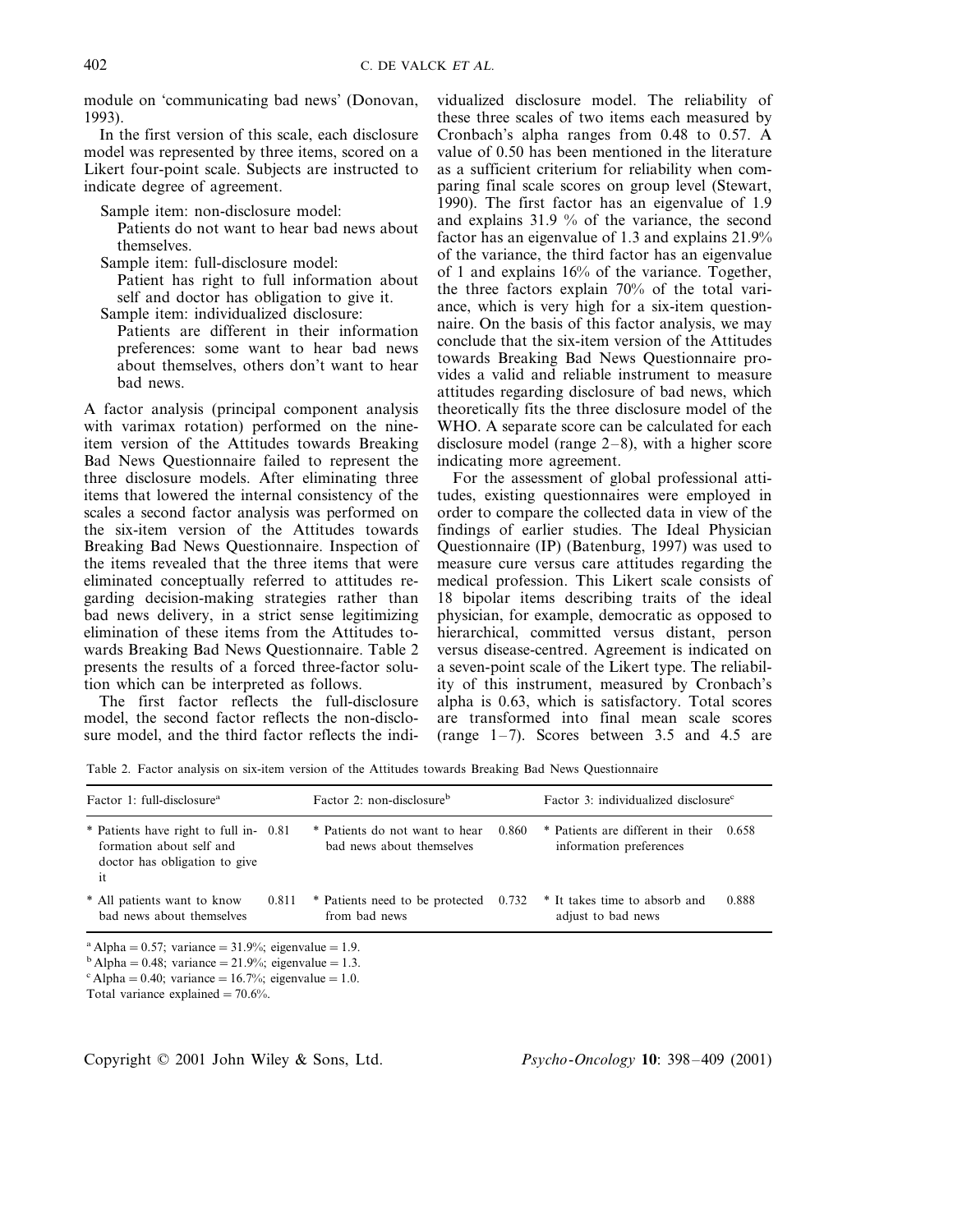interpreted as neutral, scores above 4.5 are interpreted as care-oriented, scores below 3.5 are interpreted as cure-oriented.

The Dutch version (Batenburg, 1997) of Doctor–Patient Scale (DP) by De Monchy *et al*. (1988) was employed as a measuring instrument for doctor- vs patient-centredness. This questionnaire consists of 48 statements regarding attitudes towards patients and the doctor–patient relationship. Subjects are instructed to indicate agreement or disagreement with these statements on a fivepoint scale of the Likert type. Reliability of the Dutch version of this scale, measured by Cronbach's alpha, is 0.78, which is sufficient. Statement total scores are calculated for the 48 items, and then transformed into final mean scale scores (range  $1-5$ ). Final scores of 3.5 or above are interpreted as humane, final scores of 2.5 or below are interpreted as technological. Scores between 2.5 and 3.5 are interpreted as neutral.

Sample item: Doctor–Patient Scale:

Listening to patients is more efficient than talking to them.

Finally, the Social Context Scale (SO) (Batenburg, 1997) was employed to measure the psychosocial orientation regarding disease. This questionnaire consists of 10 statements on the importance of somatic versus psychosocial factors in health and illness. The scale is unidimensional, with one pole representing a biomedically-oriented and the other pole a psychosocially-oriented attitude. Subjects are instructed to indicate agreement on a five point Likert scale. Reliability of this scale, measured by Cronbach's alpha, is 0.64, which is sufficient. Statement total scores are calculated for the ten items, and then transformed into mean scale scores (range  $1-5$ ); final scores of 3.5 or above are interpreted as humane, final scores of 2.5 or below are interpreted as technological. Scores between 2.5 and 3.5 are interpreted as neutral.

Sample item: Social Context Scale

I am more interested in somatic aspects than in psychosocial aspects of disease.

#### *Statistical analysis*

Data were analysed using the SPSS 8.0 for Windows Package.

#### RESULTS

#### *Attitudes regarding disclosure of bad news*

Table 3(a) presents the longitudinal results on the Attitudes towards Breaking Bad News Questionnaire . Mean scale scores are presented for the non-disclosure (Nondis), full-disclosure (Fuldis) and the individualized disclosure (Inddis) model. Scores range between 2 and 8, higher scores indicate more agreement. Differences at different point in time (first year, second, third year) and between mean scale scores have been analysed by repeated measures analysis of variance. *p* Values of 0.05 and lower were considered significant. Table 3(b) presents the results of the repeated measures analysis of variance.

Table 3. (a) Mean scores on Attitudes towards Breaking Bad News Questionnaire (*n*=52); (b) repeated measures analysis of variance for effect of time and model

|                                        | Non-disclosure   |                  |      | Full-disclosure | Individualized<br>disclosure |      |  |
|----------------------------------------|------------------|------------------|------|-----------------|------------------------------|------|--|
| (a)                                    | X                | S.D.             | X    | S.D.            | X                            | S.D. |  |
| 1st year-T1                            | 3.88             | 1.17             | 7.15 | 0.82            | 7.63                         | 2.83 |  |
| 2nd year-T2                            | 4.02             | 1.21             | 6.92 | 0.81            | 7.42                         | 0.75 |  |
| 3rd year-T3                            | 4.15             | 1.16             | 6.64 | 0.92            | 7.37                         | 0.71 |  |
| (b)                                    | $\boldsymbol{F}$ | $\boldsymbol{p}$ |      |                 |                              |      |  |
| Main effect of time                    | 0.765            | 0.471            |      |                 |                              |      |  |
| Main effect of model                   | 176.821          | 0.000            |      |                 |                              |      |  |
| Interaction effect time $\times$ model | 3.725            | 0.01             |      |                 |                              |      |  |

Range (2–8).

\* Higher scores indicate more agreement.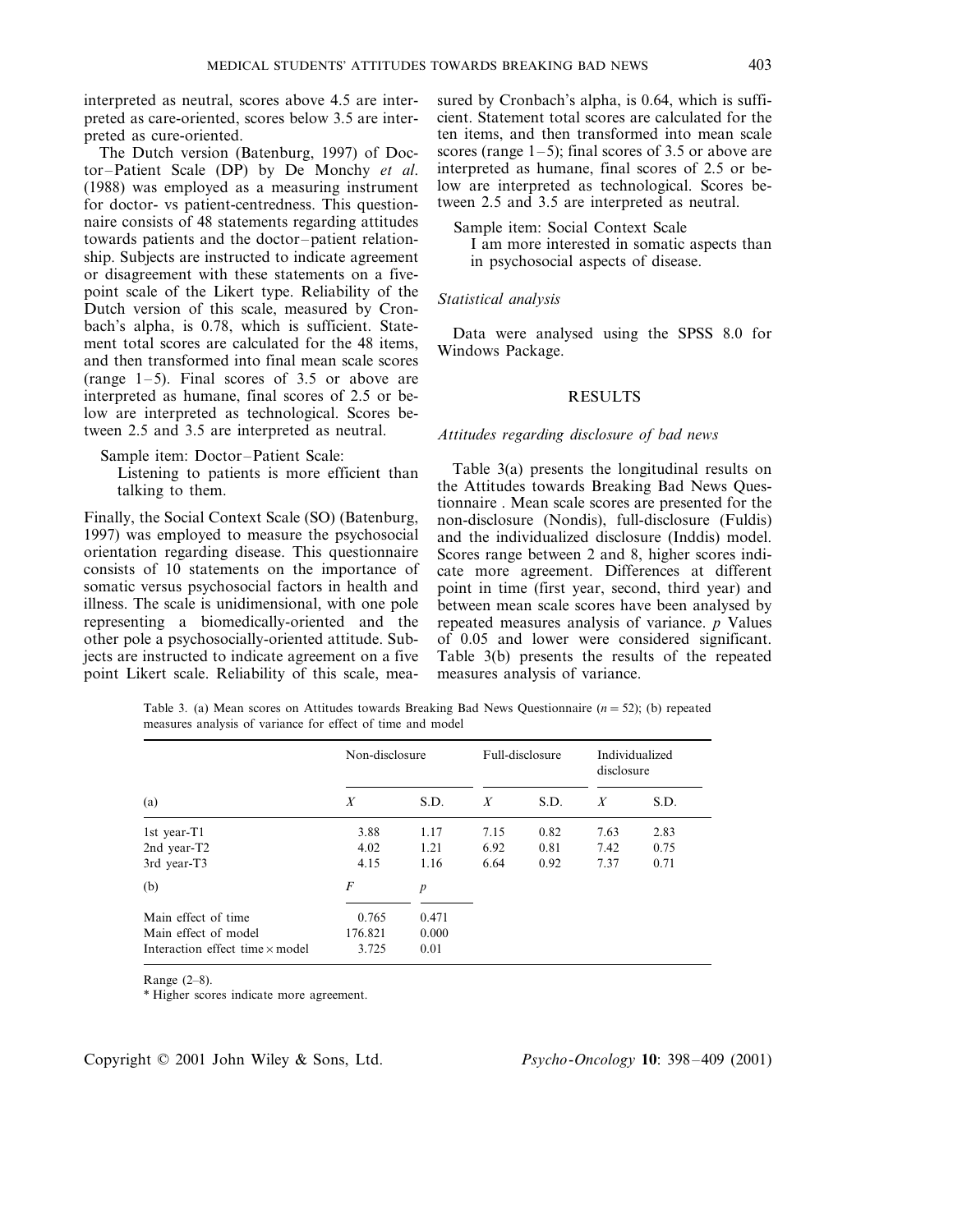*Main effect of disclosure model*. Comparison of the mean scores for the three disclosure scales shows greater agreement with an individualized disclosure model than with a full-disclosure model or a non-disclosure model. The preference for an individualized disclosure model is apparent in all three classes ( $F = 176.821$ , df = 2,  $p = 0.000$ ).

There was no significant effect of time  $(F =$ 0.765,  $df = 2$ ,  $p = 0.471$ .

*Interaction effect of time and model*. Comparison of the mean scores between first year, second year and third year students shows a significant change in attitudes on the three scales of the Attitudes regarding Breaking Bad News Questionnaire ( $F = 3.725$ , df = 9,  $p = 0.01$ ). The attitudes of third year students change in the direction of more agreement with a non-disclosure model compared with their scores in the first and second year of medical education .The attitudes of third year students also show a significant change in the direction of less agreement, with a full disclosure, and with an individualized disclosure model as compared with their scores in the first and the second year of their medical education.

Table 4 presents the results of the comparison between female and male students on the Attitudes regarding Breaking Bad News Questionnaire calculated by univariate analysis of variance. There appear to be no significant differences between male and female students regarding their attitudes towards breaking bad news, except for their attitudes concerning full-disclosure in the second year. In the second year, female students show more agreement with a full-disclosure model than male students ( $p = 0.023$ ), but this difference disappears in the third year of medical education.

Interrelationships between non-disclosure score, full-disclosure score and the individualized disclosure score are analysed by Pearson correlation coefficients, and are presented separately for male and female students in order to explore possible gender differences.

For the male students, there are no significant intercorrelations for the attitudes regarding breaking bad news. Regarding the attitudes concerning the disclosure of bad news of female students, there is a negative relationship between the nondisclosure score and the full-disclosure score  $(r =$  $-0.397$ ,  $p = 0.006$ ). The individualized disclosure score is positively correlated with the non-disclosure score  $(r = 0.363, p = 0.013)$  and negatively correlated with the full-disclosure score  $(r=$  $-0.440, p=0.002$ .

### *Global professional attitudes regarding medical care*

Table 5 presents the results of the third year students on the IP, the DP and the SO. In line with our second research question, mean total scores of male and female students are compared by Student's *t*-test.

There is an influence of gender on two of the three scales. Female students score significantly higher than male students on the DP  $(p = 0.002)$ and on the SO  $(p = 0.04)$ . There are no significant gender differences on the IP.

The mean scores for the three scales all fall within the 'neutral' range.

The IP scores, measuring cure versus care orientation, range from 3.72 to 4.12, and reflect a 'neutral' orientation. The DP score, measuring doctor- vs patient-centredness , ranges from 3.30

Table 4. Differences in mean scores on Attitudes Towards Breaking Bad News Questionnaire between male (*n*=22) and female  $(n=31)$  first year, second year and third year medical students

|                                  | Non-disclosure       |                      |                      |                      | Full-disclosure         |                    |                      |                     |                      | Individualized disclosure |                      |                      |                      |                      |                         |
|----------------------------------|----------------------|----------------------|----------------------|----------------------|-------------------------|--------------------|----------------------|---------------------|----------------------|---------------------------|----------------------|----------------------|----------------------|----------------------|-------------------------|
|                                  | Male                 |                      | Female               |                      | D                       | Male               |                      | Female              |                      | D                         | Male                 |                      | Female               |                      | $\boldsymbol{p}$        |
|                                  | X                    | S.D.                 | $\boldsymbol{X}$     | S.D.                 |                         | X                  | S.D.                 | $\boldsymbol{X}$    | S.D.                 |                           | X                    | S.D.                 | $\boldsymbol{X}$     | S.D.                 |                         |
| 1st year<br>2nd year<br>3nd year | 3.86<br>4.33<br>4.18 | 1.08<br>1.27<br>1.13 | 3.90<br>3.80<br>4.12 | 1.22<br>1.13<br>1.20 | 0.904<br>0.125<br>0.873 | 7.0<br>6.61<br>6.4 | 0.75<br>0.74<br>1.09 | 7.26<br>7.13<br>6.8 | 0.86<br>0.78<br>0.74 | 0.254<br>0.023<br>0.123   | 7.22<br>7.47<br>7.31 | 0.68<br>0.74<br>0.77 | 7.93<br>7.37<br>7.41 | 3.67<br>0.77<br>0.67 | 0.379<br>0.660<br>0.616 |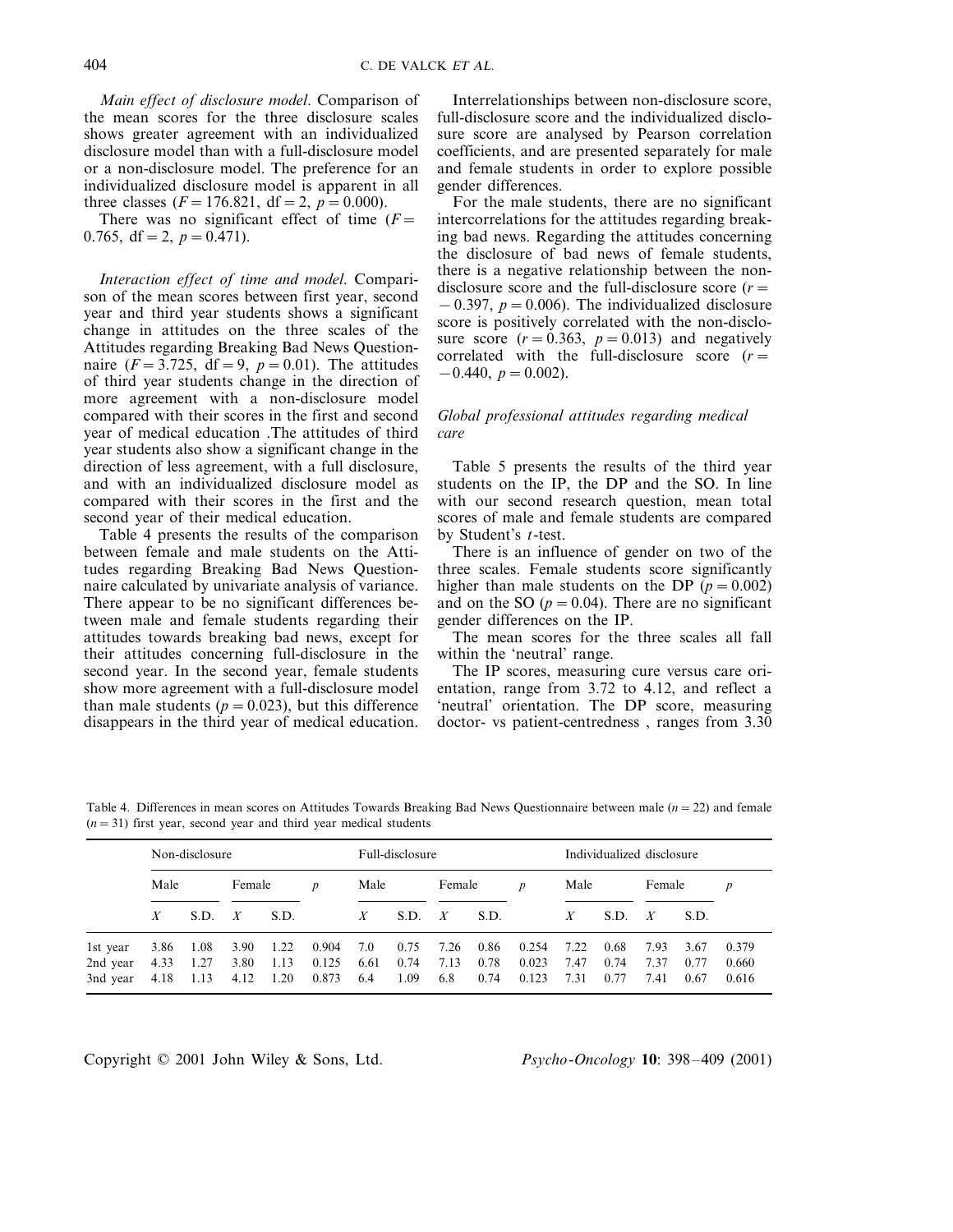Table 5. Mean score of third-year male  $(n=42)$  and female  $(n=46)$  students on the IP, the DP and the SO scores

|                                  | Male                 |                      | Female               |                      | D                     | α                    |
|----------------------------------|----------------------|----------------------|----------------------|----------------------|-----------------------|----------------------|
|                                  | X                    | S.D.                 | $\boldsymbol{X}$     | S.D.                 |                       |                      |
| IP score<br>DP score<br>SO score | 4.03<br>3.30<br>3.21 | 0.41<br>0.21<br>0.36 | 4.17<br>3.46<br>3.37 | 0.39<br>0.24<br>0.36 | 0.12<br>0.002<br>0.04 | 0.63<br>0.78<br>0.64 |

Differences were tested by two sided *t*-test.

to 3.46, and also reflects a 'neutral' attitude. The SO score, measuring psychosocial orientation, ranges from 3.21 to 3.37, and is also to be interpreted as 'neutral'.

Interrelationships between the SO score, the DP score and the IP score are analysed by Pearson correlation coefficients separately for male and female students in order to explore possible gender differences. For male students, there is a significant positive relationship between the DP score and SO score  $(r = 0.507; p = 0.001)$ , meaning that doctor–patient-centredness and psychosocial orientation are interrelated. There is also a significant positive relationship between the IP score and SO score  $(r = 0.393; p = 0.012)$  meaning that cure versus care orientation and psychosocial orientation are interrelated. The IP score is also positively correlated with the DP score  $(r = 0.564)$ ;  $p = 0.000$ , meaning that cure versus care orientation and doctor–patient-centredness are interrelated. Regarding the interrelationships between the global professional attitudes regarding medical care, the data of female students are comparable with the male students. The DP score is positively correlated to the SO score  $(r = 0.617)$ ;  $p = 0.000$ ) and the IP score ( $r = 0.400$ ;  $p = 0.009$ ), meaning that doctor–patient-centredness and cure versus care orientation and psychosocial orientation are strongly interrelated. The IP score is also positively correlated to the SO score  $(r = 331,$  $p=0.25$ ), meaning that there is a positive relationship between cure vs care orientation and psychosocial orientation.

Together, all the global professional attitudes regarding medical care appear to intercorrelate.

#### *Relationship between global professional attitudes and attitudes regarding breaking bad news*

The interrelationships between the IP score, the DP score, the SO score and the non-disclosure, the full-disclosure and individualized disclosure scores are analysed by Pearson correlation coefficients, and are presented separately for male and female students in order to explore possible gender differences.

For female students, there is only one significant positive relationship. The individualized disclosure score is positively correlated with the IP score  $(r = 0.381, p = 0.009)$ , meaning that female students who agree with an individualized disclosure model are also more care-oriented. For the male respondents, there is one significant relationship between a global professional attitude and attitudes regarding breaking bad news: there appears to be a negative relationship between the full-disclosure score and the  $S\overline{O}$  score  $(r=$  $-0.511$ ,  $p = 0.001$ ), meaning that male subjects who agree with a full-disclosure model are less psychosocially oriented.

*Cluster analysis combining global professional attitudes and attitudes regarding the disclosure of bad news*. A *k* means cluster analysis was performed in order to explore if the sample can be divided into subsamples characterized by a specific combination of global attitudes regarding medical care and attitudes regarding the disclosure of bad news. Table 6 presents the results of the cluster analysis.

The sample of 81 subjects of third year medical students can be divided into three clusters as follows. Cluster 1 contains 27 subjects of which, 12 male and 15 female subjects. Cluster 1 holds technical global professional attitudes as indicated by their negative *Z*-scores on the SO scale, the DP scale and the IP scale. Regarding breaking, bad news subjects in cluster 1 disagree with a non and an individualized disclosure model but agree with a full-disclosure model.

Cluster 2 contains 19 subjects, of which six were male subjects and 13 were female subjects. Cluster 2 holds humane global professional attitudes as indicated by their positive *Z*-scores on the SO scale, the DP scale and the IP scale. Regarding breaking bad news subjects in cluster 2 agree with a full-disclosure model, as well as with an individualized disclosure model.

Cluster 3 contains the majority of the total sample, and contains 35 subjects, of which 21 were male subjects, and 14 were female subjects. Regarding global professional attitudes, cluster 3 is neutral for doctor–patient-centredness and cure–care orientation, but humane on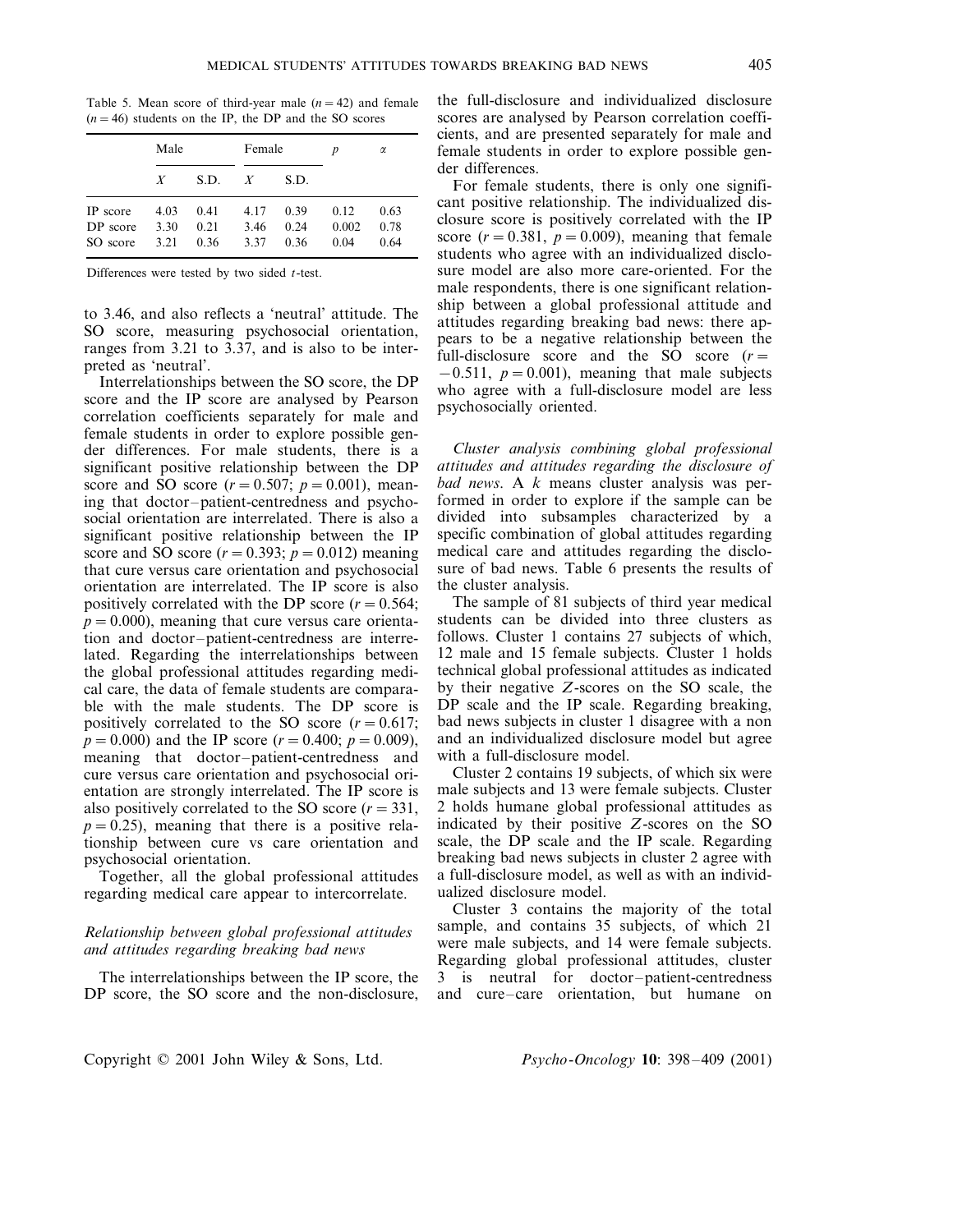|                                     | Cluster 1<br>$n=27$    | Cluster 2<br>$n=19$   | Cluster 3<br>$n = 35$  |
|-------------------------------------|------------------------|-----------------------|------------------------|
|                                     | $M = 12$ ,<br>$F = 15$ | $M = 6$ ,<br>$F = 13$ | $M = 21$ ,<br>$F = 14$ |
| SO score—psychosocial orientation   | $-0.869$               | 0.387                 | 0.482                  |
| DP score—doctor-patient-centredness | $-0.730$               | 0.974                 | 0.058                  |
| IP score—cure–care orientation      | $-0.740$               | 0.865                 | 0.045                  |
| ND score—non-disclosure             | $-0.286$               | 0.186                 | 0.058                  |
| FD score—full-disclosure            | 0.463                  | 0.733                 | $-0.767$               |
| ID score—individualized disclosure  | $-0.598$               | 0.370                 | 0.22                   |

Table 6. Cluster analysis on third year medical students  $(n=81)$  combining global professional attitudes and attitudes regarding disclosure of bad news

 $M = male$ , F-female.

psychosocial orientation. Regarding breaking bad news, cluster 3 disagrees with a full-disclosure model, and is rather neutral towards individualized and non-disclosure.

In cluster 1, the proportion of male and female subjects is comparable; in cluster 2, the proportion of female subjects is higher; in cluster 3, the proportion of male subjects is higher.

### CONCLUSION AND DISCUSSION

In this study, we wished to gain further insight in the attitudes of medical students regarding the disclosure of bad news. We empirically explored some aspects of the theoretical framework of the WHO, which relates more global attitudes regarding medical care to different models of disclosure of bad news.

Regarding our first research question, we may conclude the following. First, it proved to be possible to develop a reliable and valid instrument to measure attitudes regarding disclosure of bad news. The Attitudes towards Breaking Bad News Questionnaire is a short six-item questionnaire, consisting of three scales, respectively, measuring attitudes regarding non-disclosure, attitudes regarding full-disclosure and attitudes regarding individualized disclosure. These scales represent an operationalization of the WHO framework concerning bad news disclosure models. In our longitudinal sample of medical students, we found a significant preference for an individualized disclosure model. This is consistent with the literature regarding the evolution of attitudes towards breaking bad news over time, describing a shift

towards more patient-centred individualized disclosure in the last decennia (Novack *et al*., 1979; Razavi *et al*., 1991). These results are also consistent with the evolution of the traditional model of a paternalistic doctor–patient relationship to a more egalitarian model of mutuality in the medical encounter (Roter and Hall, 1992).

The results also show a significant change in the respondents' attitudes regarding breaking bad news over the first 3 years of their curriculum. There is significantly more agreement with a nondisclosure model in the third year in comparison with the second and first year of the curriculum, parallel to this shift is a decline in agreement with a full-disclosure and an individualized disclosure model. These findings suggest that the decline in humaneness, as described in the literature (Powell *et al*., 1987; Wolf *et al*., 1989) as a consequence of the biomedically oriented curricula in medical education, is also reflected in the attitudes regarding breaking bad news. Humaneness can be understood as a mode of behaviour by which more room is given to the patient's view and refers to the affective components of the consultation (Bensing, 1991). Rosenthal and Ogden (1998) showed that medical students' beliefs varied with stage of training, with a high score for psychosocial orientation in year 1 and a decline in the third year, followed by a renewed interest in psychosocial matters in year 5. Makoul (1998) also found a clear evolution in medical students' views and educational needs on breaking bad news with first year students focusing more on interpersonal topics, such as not being sensitive for the patient's needs and residents at the end of medicine internship focusing more on knowledge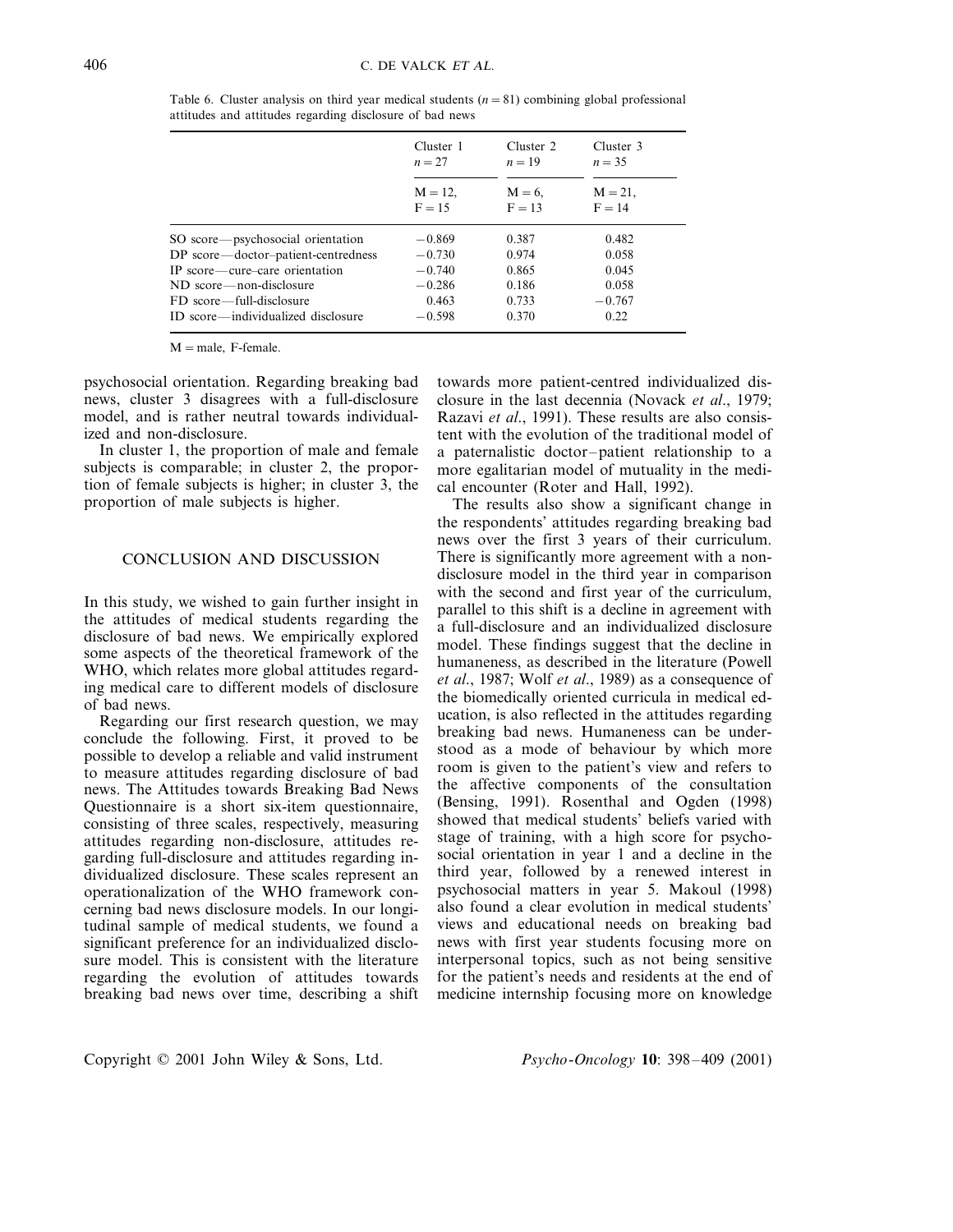issues, such as fear of not being able to answer a question. In our data, however, the change in attitudes regarding bad news towards more agreement with non-disclosure is not so strong that it becomes to be preferred over the individualized disclosure model in the third year. The relative preference for the individualized disclosure model persists, despite the significant changes in attitudes over the first 3 years.

Further, there appear to be no remarkable gender differences regarding attitudes towards breaking bad news. This is an interesting fact, which contrasts with studies describing gender differences regarding the more global attitudes in medical care (Batenburg, 1997; Hall and Roter, 1998) which report more humane attitudes in female subjects.

Regarding the interrelationship between the different disclosure models, the results show a negative relationship between attitudes regarding non-disclosure and attitudes regarding full-disclosure for the female respondents, but this is not replicated in the male sample. The individualized disclosure model is not significantly correlated to either the full- or the non-disclosure model for the male subjects, while for the female subjects, individualized disclosure is positively related with non-disclosure, and negatively with full-disclosure. As discussed earlier, the concept of an individualized disclosure model refers to a mutuality model in the doctor–patient relationship, while non-disclosure is associated with paternalism, and full-disclosure with consumerism. According to Roter and Hall (1992), paternalism and consumerism are extremes, and this appears to be reflected in the negative correlation between nondisclosure and full-disclosure in our female sample.

Regarding our second research question concerning the global professional attitudes, our results were compared with data of a third year Dutch sample gathered in a study by Batenburg (1997). Our results partially replicate the gender differences reported by Batenburg (1997) describing more humane attitudes in female students. In our sample, female students of the third year are more patient-centred and more psychosocially oriented than male students, which is consistent with Bateburg's findings. For cure versus care orientation, as measured by the Ideal Physician Scale, there are no significant gender differences in our sample, while in Batenburg's study, female subjects are more care-oriented than male subjects. However, these 'differences' have to be interpreted with caution because all the scores range in the neutral part of the Likert scale, suggesting that the Belgian and the Dutch sample hold no extreme, but rather 'neutral' global attitudes regarding medical care. Further, there is a strong positive interrelationship between global professional attitudes which is comparable for female and male students. This means that doctor– patient-centredness and cure versus care orientation and psychosocial orientation are strongly interrelated, and suggesting that they refer to a rather 'fuzzy' concept that should be clarified by further research.

Concerning our third research question, regarding the relation between bad news disclosure and more global attitudes, as suggested by the WHO framework, we may conclude the following.

Overall, the intercorrelations between the more global attitudes and the attitudes regarding bad news were poor. We found only one significant correlation for the nine correlations examined, which was different for male and female students. Attitudes regarding full-disclosure are negatively correlated to psychosocial orientation for male students but not for female students; for female students, there is a significant positive relationship between attitudes regarding individualized disclosure and their cure versus care orientation.

Summarizing, we may conclude that our results only partially empirically validate the WHO framework. On the basis of factor analysis, it proved to be possible to operationalize the three proposed disclosure models in the Attitudes towards breaking Bad News Questionnaire. Regarding the relation between these disclosure models and more global professional attitudes our findings do not support the proposed framework.

Further, our data suggest that attitudes regarding breaking bad news are related to different global attitudes for male and female subjects, but this is to be replicated by further research investigating the relationship between medical communication and gender as recently suggested by Hall and Roter (1998). Roter and Hall (1998) report that female physicians show a greater affinity for collaborative models of patient–physician relationship than do their male partners.

Finally, a cluster analysis was performed to explore if the respondents could be distinguished in subsamples representing different 'disclosure clusters' combining global and disclosure attitudes. The results of the cluster analysis suggest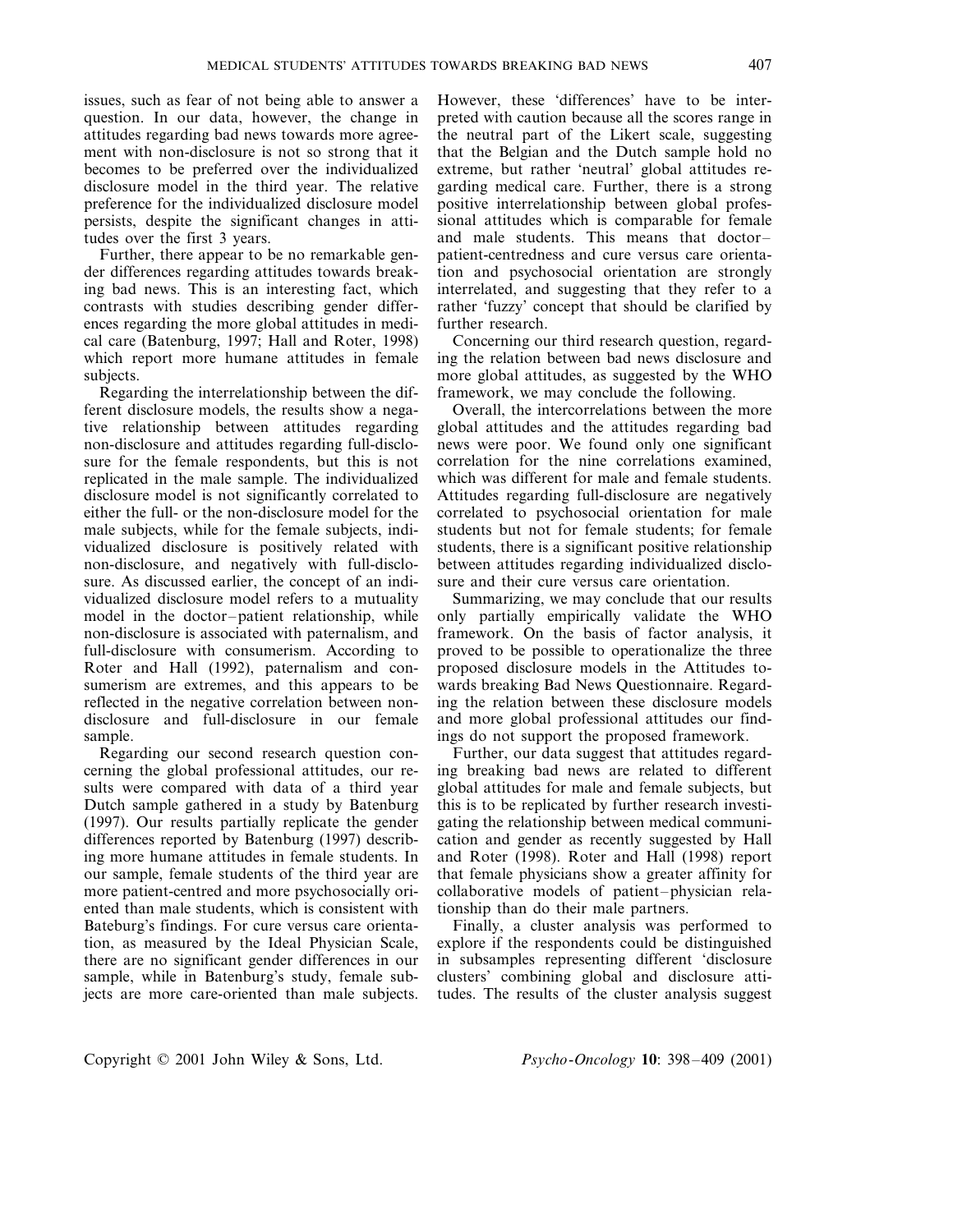three types of combinations of attitudes. First, a group of respondents favouring full-disclosure with technological global attitudes; second, a group of subjects favouring full-disclosure with humane global attitudes, and finally, a group of subjects not favouring full-disclosure with neutral attitudes on cure versus care and doctor versus patient-centredness, but rather, psychosocially oriented. This is a very interesting finding because it suggests that subjects favouring a full-disclosure model may differ regarding their global professional attitudes. The first cluster seems to favour full-disclosure in a biomedically oriented and emotionally detached way, while the second cluster favours full-disclosure with a caring, psychosocially-oriented attitude. Again, it is worth noting that, in the second 'caring' cluster, we find relatively more female respondents. The majority of the sample in the third cluster is against full-disclosure and neutral toward non- or individualized disclosure, but psychosocially-oriented. It appears as if they don't have a preference for one or another disclosure model, as if they 'don't know'.

On the basis of the results of the cluster analysis, we may conclude that our subjects can be divided into subsamples of specific combinations of attitudes, and this reveals that a preference for a specific disclosure model can 'cover' different global professional attitudes. These results may be relevant in order to explain differences in attitudes regarding bad news, which might be related to different behaviours in breaking bad news. In our further research line, concerning the determinants of communicative behaviour in breaking bad news, we will examine whether subjects with different attitudes also behave differently when breaking bad news.

#### REFERENCES

- Arraras JI, Illarramendi JJ, Valerdi JJ, Wright SJ. 1995. Truth-telling to the patient in advanced cancer: family information filtering and prospects for change. *Psycho*-*Oncology* **4**: 191–196.
- Batenburg V. 1997. *Medical Students*' *Attitudes*: *Attitude Deelopment in a Medical School*. Published Manuscript. Elinkwijk BV: Utrecht.
- Bensing J. 1991. *Doctor*–*Patient Communication and the Quality of Care*. Published Manuscript. Nivel: Utrecht.
- Blanchard CG, Labrecque MS, Ruckdeschel JC, Blanchard EB. 1988. Information and decision-making

preferences of hospitalised adult cancer patients. *Soc Sci Med* **27**(11): 1139–1145.

- Blanchard CG, Ruckdeschel JC, Cohen RE, Shaw E, Mcsharry J, Horton J. 1981. Attitudes toward cancer: the impact of a comprehensive oncology course on second year medical students. *Cancer* **47**(11): 2756–2761.
- Buckman R. 1988. *I Don*'*t Know What to Say*. Macmillan: London.
- Burton MV, Parker RW. 1997. Psychological aspects of cancer surgery: surgeons' attitudes and opinions. *Psycho*-*Oncology* **6**: 47–64.
- Butow PN, Kazemi JN, Beeney LJ, Griffin AM, Dunn SM, Tattersall MHN. 1996. When the diagnosis is cancer: patient communication experiences and preferences. *Cancer* **77**(12): 2630–2637.
- Byrne PS, Long BEL. 1976. *Doctors Talking to Patients*. *A Study of the Verbal Behaiour of General Practitioners Consulting in their Surgeries*. HSMO, RCGP: London.
- Cassileth BR, Zupkis RV, Sutton-Smith K, March V. 1980. Information and participation preferences among adult cancer patients. *Ann Intern Med* **92**: 832–836.
- Donovan K. 1993. Breaking bad news. In *Communicating Bad News*. *Behaioural Science Learning Modules*. Division of Mental Health, World Health Organisation: Geneva; 3–14.
- De Monchy C, Richardson R, Brown RA, Horden RM. 1988. Measuring attitudes of doctors: the doctor–patient (DP) rating. *Med Ed* **22**: 231–239.
- De Monchy C. 1992. Professional attitudes of doctors and medical teaching. *Med Teacher* **14**(4): 327–331.
- Fallowfield L, Ford S, Lewis S. 1995. No news is not good news: information preferences of patients with cancer. *Psycho*-*Oncology* **4**: 197–202.
- Fallowfield L, Lipkin M, Hall A. 1998. Teaching senior oncologists communication skills: results from phase I of a comprehensive longitudinal program in the United Kingdom. *J Clin Oncol* **16**(5): 1961–1968.
- Greenfield S, Kaplan SH, Ware Jr JE, Yano EM, Frank HJ. 1988. Patients' participation in medical care: effects on blood sugar control and quality of life in diabetes. *J Gen Intern Med* **3**: 448–457.
- Hall JA, Roter DL. 1998. Medical communication and gender: a summary of research. *J Gen*-*Spec Med* **1**: 39–42.
- Husebo S. 1997. Communication, autonomy and hope: how can we treat seriously ill patients with respect? In *Communication with the Cancer Patient*: *Information and Truth*. *Annals of the New York Academy of Sciences*, vol. 809, Surbone A, Zwitter M (eds). New York Academy of Sciences: New York; 440–459.
- Ido K. 1996. Gastroenterologists disagree on telling whole truth. *Lancet* **348**: 987.
- Kaplan SH, Greenfield S, Ware JE. 1989. Assessing the effects of physician–patient interactions on the outcomes of chronic disease. *Med Care* **27**(Supplement): S110–S127.